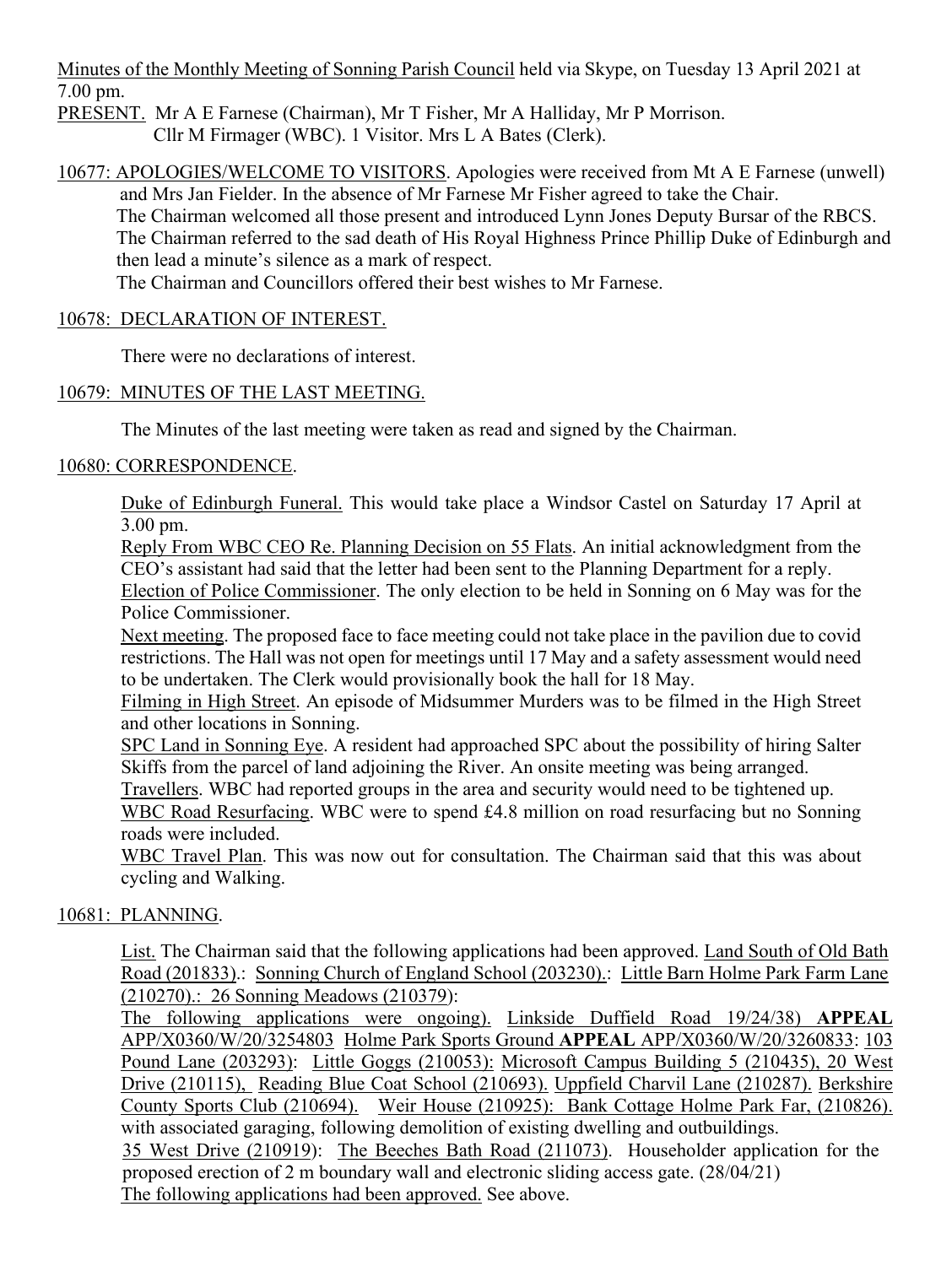#### 10681: PLANNING. (Cont'd)

The following applications had been refused. No refusals.

The following applications had been withdrawn. No applications had been withdrawn.

The Chairman said that thanks were due to Cllr Firmager and Mr Etherington who had attended the planning committee meeting and spoken against the proposal for 57 flats on land off Old Bath Road (201833). Unfortunately, the WBC planning committee had ignored their objections and approved the application. The Chairman explained that, having explained objection there was no further opportunity for objectors to correct inaccurate comments made by officers. Neighbourhood Plan. The Chairman said that a letter was being delivered to all residents explaining that they would be receiving the questionnaire by the end of April.

#### 10682: PARISHIONERS QUESTIONS.

Lynn Jones said that the RBCS Head had been asked about holding an Elegant Picnic in the school grounds and she would be progressing this. It was explained that this was a annual event..

# 10683: BOROUGH COUNCILLORS QUESTION TIME.

Mr Halliday asked if the detrimental effect the 57 flats would have on existing services had been considered, but it seemed they had not. Mr Halliday also asked Lynn Jones if the Headmaster was a doctor, she confirmed that he was not, he had been a teacher at the school for some years.

#### 10684: FINANCE.

a) Payment of Accounts. Mr Morrison proposed, and Mr Halliday seconded making the following payments for April and this was unanimously approved.

|  | PAYMENT OF ACCOUNTS APRIL '21 (1-31 March '21) |  |  |
|--|------------------------------------------------|--|--|
|  |                                                |  |  |

| Date     | Chq | Name               | <b>Service Item</b>   | <b>Gross</b> | <b>VAT</b> | <b>Net</b> | Committee         | Sub-com            |
|----------|-----|--------------------|-----------------------|--------------|------------|------------|-------------------|--------------------|
| 12/03/21 | 765 | <b>TIVOLI</b>      | Dog Bins              | 165.69       | 27.60      | 138.09     | <b>ENVIRON</b>    | Dog Bins           |
| 12/03/21 | 766 | J Gilmore          | Plan Print etc        | 130.14       | 0.00       | 130.14     | <b>ADMIN</b>      | N Plan             |
| 18/03/21 | 767 | Avoncrop           | Seed etc. Field       | 438.00       | 60.00      | 378.00     | <b>REC</b>        | Field M'tnce       |
| 18/03/21 | 768 | Keep Mobile        | Donation              | 50.00        | 0.00       | 50.00      | <b>DONATE</b>     | Keep Mobile        |
| 18/03/21 | 769 | Twyford Vol.       | Donation              | 50.00        | 0.00       | 50.00      | <b>DONATE</b>     | Twyford Vol        |
| 18/03/21 | 770 | Sue Ryder          | Donation              | 100.00       | 0.00       | 100.00     | <b>DONATE</b>     | Sue Ryder          |
| 18/03/21 | 771 | <b>ReadiBus</b>    | Donation              | 100.00       | 0.00       | 100.00     | <b>DONATE</b>     | <b>ReadiBus</b>    |
| 18/03/21 | 772 | Air Amb.           | Donation              | 200.00       | 0.00       | 200.00     | <b>DONATE</b>     | Air Amb.           |
| 18/03/21 | 773 | Age Concern        | Donation              | 200.00       | 0.00       | 200.00     | <b>DONATE</b>     | Age Concern        |
| 18/03/21 | 774 | <b>Berks Blind</b> | Donation              | 50.00        | 0.00       | 50.00      | <b>DONATE</b>     | <b>Berks Blind</b> |
| 18/03/21 | 775 | Me2 Club           | Donation              | 50.00        | 0.00       | 50.00      | <b>DONATE</b>     | Me2 Club           |
| 18/03/21 | 776 | Relate             | Donation              | 50.00        | 0.00       | 50.00      | <b>DONATE</b>     | Relate             |
| 18/03/21 | 777 | <b>TIVOLI</b>      | Dog Bins              | 165.69       | 27.60      | 138.09     | <b>ENVIRON</b>    | Dog Bins           |
| 18/03/21 | 778 | Link Visit         | Donation              | 50.00        | 0.00       | 50.00      | <b>DONATE</b>     | Link Visit         |
| 28/03/21 | 781 | <b>SSE</b>         | St Light Repair x 2   | 285.25       | 47.54      | 237.71     | <b>HIGH/LIGHT</b> | St Lighting        |
| 28/03/21 | 782 | L A Bates          | Honorarium            | 2735.00      | 0.00       | 2735.00    | <b>CLERK</b>      | Honorarium         |
| 28.03/21 | 782 | L. A. Bates        | Telephone             | 40.00        | 0.00       | 40.00      | <b>ADMIN</b>      | Telephone          |
| 28/03/21 | 783 | <b>Inland Rev</b>  | Tax x 2               | 381.95       | 0.00       | 381.95     | <b>CLERK</b>      | Tax                |
| 28/03/21 | 783 | <b>Inland Rev</b>  | NIC x 2               | 227.10       | 0.00       | 227.10     | <b>CLERK</b>      | <b>NIC</b>         |
| 28/03/21 | 784 | R A Wallace        | Repair & Clean        | 480.00       | 0.00       | 480.00     | <b>SPORT</b>      | Pav. M'tnce        |
| 28/03/21 | 785 | T. Fisher          | Mat for Pavilion      | 50.66        | 0.00       | 50.66      | <b>SPORTS</b>     | Pav. M'tnce        |
| 31/03/21 | 786 | Henley Land        | Mowing                | 260.00       | 0.00       | 260.00     | <b>REC</b>        | Main Mow           |
| 31/03/21 | 786 | Henley Land        | Repair/gate/nets      | 425.00       | 0.00       | 425.00     | <b>REC</b>        | Rec M'tnce         |
| 31/03/21 | 787 | Heritage Trees     | Tree Work             | 2250.00      | 375.00     | 1875.00    | REC.              | Trees              |
| 31/03/21 | 788 | L A Bates          | <b>NPlan Question</b> | 2251.91      | 375.32     | 1876.59    | N Plan            | Printing           |
| 31/03/21 | 789 | CJG                | Envelopes/labels      | 197.10       | 32.85      | 164.25     | N Plan            | Printing.          |
|          |     | Consultant         |                       |              |            |            |                   |                    |
|          |     |                    |                       | 11383.49     | 945.91     | 10437.58   |                   |                    |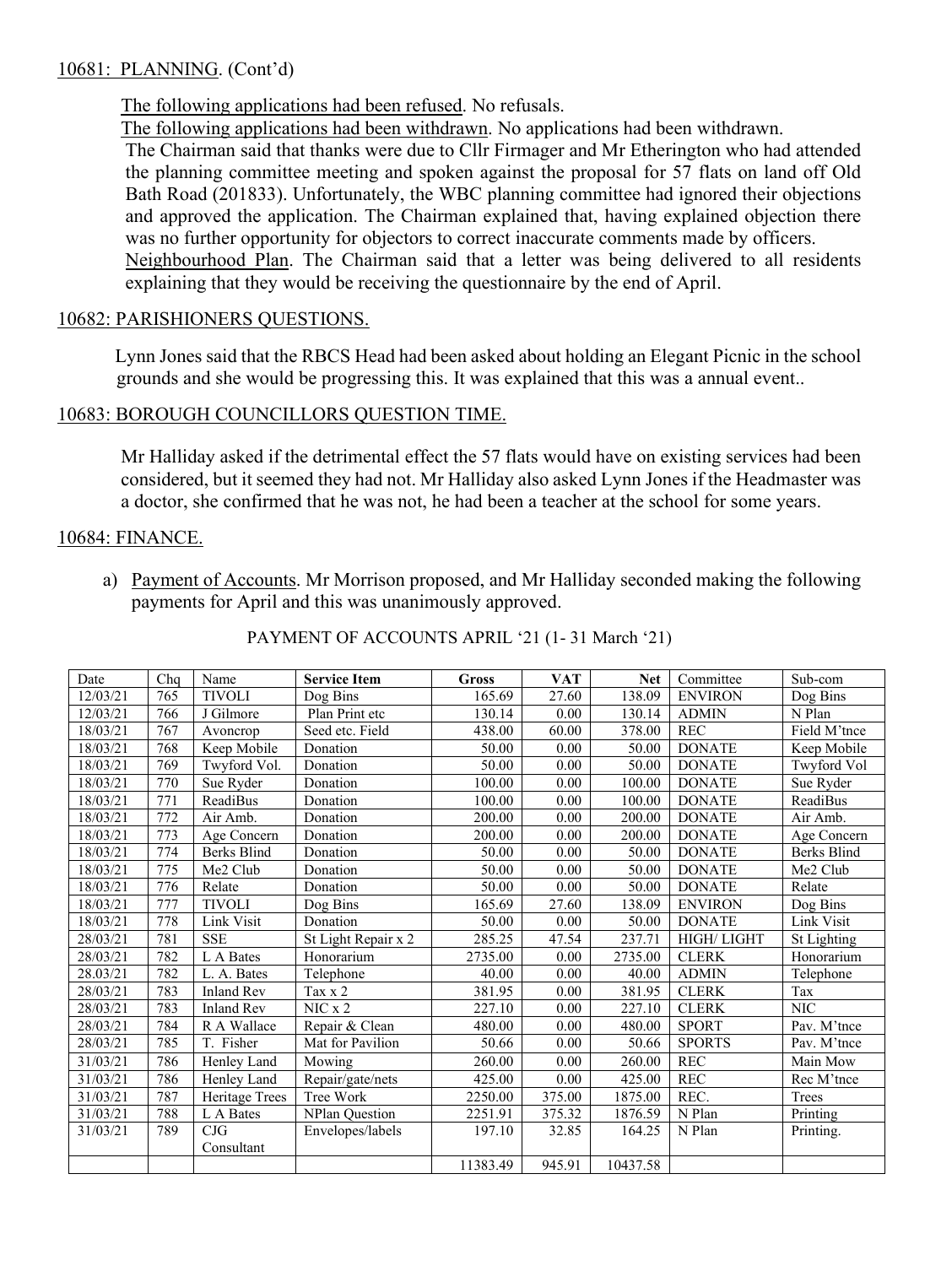# 10685: HIGHWAYS

Speed Indicators (SID). The Chairman said that the maximum speed recorded, Pound Lane southbound, was 55 mph. The number of vehicles was up on the first lockdown month in 2020 but overall was 30% down on normal numbers. Unfortunately, a speed of 70 mph was recorded in Pound Lane, northbound, travelling towards the zebra crossing, at 7.15 am. Although early it was still possible for pedestrians, including children, to be around. Vehicles travelling towards the A4 were 700 up on those travelling in the opposite direction.

The Chairman had received an email from Martin Heath (WBC) in which he attached two options for safety measures in Pound Lane. Option one included moving the existing 20 mph by the existing zebra crossing back towards the roundabout where there was an existing 20 mph sign, and making the majority of the road a permanent 20 limit. Other features included new gateway signs either side of the road, and a change in road surface colour, together with a prominent sign to alert drivers. Consideration had been given to removing the centre markings and replacing with a continuous edge of carriageway marking, which would introduce an element of uncertainty, which would be reflected in lower speeds. Doing the same after the zebra crossing up to the junction of Pearson Road was another possibility. 20 mph roundels on the road would highlight the 20 mph, limit or alternatively signs, which might be less intrusive. Changes to the zebra crossing could include a full height 75mm, ramp as well as being widened which would make pedestrians feel safer when close to moving vehicles.

Option 2. The only difference was that the gateway feature would start as vehicles came in off the roundabout, but space constraints meant that there would only be one sign on the right island. Gateway features should generally be sited back so drivers do not suddenly encounter them and be viable over a certain stopping distance. Mr Halliday said that WBC seemed to be ignoring the basic problem of speed. Residents wanted speed reduced before an accident happened. Mr Halliday said that he had been following up on the accident in Thames Street, where a cyclist had wobbled into the path of an oncoming vehicle, WBC knew about the problem with the loose drain cover but did nothing until after the cyclist was killed. The Chairman said that it would take some time before any plan was implemented and asked everyone to give their feed-back on the proposals and any other suggestions for traffic calming measures (such as chic canes).

Mr Halliday said that he was happy to meet Mr Melton, with the Chairman in Charvil Lane to observe traffic speeds. The Chairman said that Mr Heath had indicated that he might reduce the speed limit in Charvil Lane to 30 or 20 mph. Mr Morrison said that lots of pedestrians and cyclists used Charvil Lane and he had observed impatient drivers trying to overtake both. This was a very busy road.

Contact with Cllr Jorgensen. The Chairman said that Cllr Jorgenson, still hadn't replied, but Mr Heath had, the Chairman would suggest an onsite meeting. Cllr Firmager said that Cllr Jorgenson was standing for re-election and she was likely to be busy canvassing.

Wayfinding Signs. The Chairman said that Mr Farnese had agreed to meet up when the weather improved.

# 10686: RECREATION AND ENVIRONMENT W.G

- a) Safety Checks. In the absence of Mr Farnese there was no update. The Chairman said that he would see if the new spanner would fit the Spica so he could adjust it.
- b) Pavilion. The Chairman said that Mr Fixit had spent two days repairing and cleaning the pavilion, including the showers. The electrician would complete the remining repairs but had said that the electrical inspection was not required. Mr Murphy had contacted the Chairman to say he had some new ideas, which he wanted to discuss.
- c) Tree Works. The Chairman said that all the tree works had been completed and the recreation ground was looking very good. Mr Travers was concerned about ruts near the side screen and had asked if SPC would chase Mr Beckinsale.